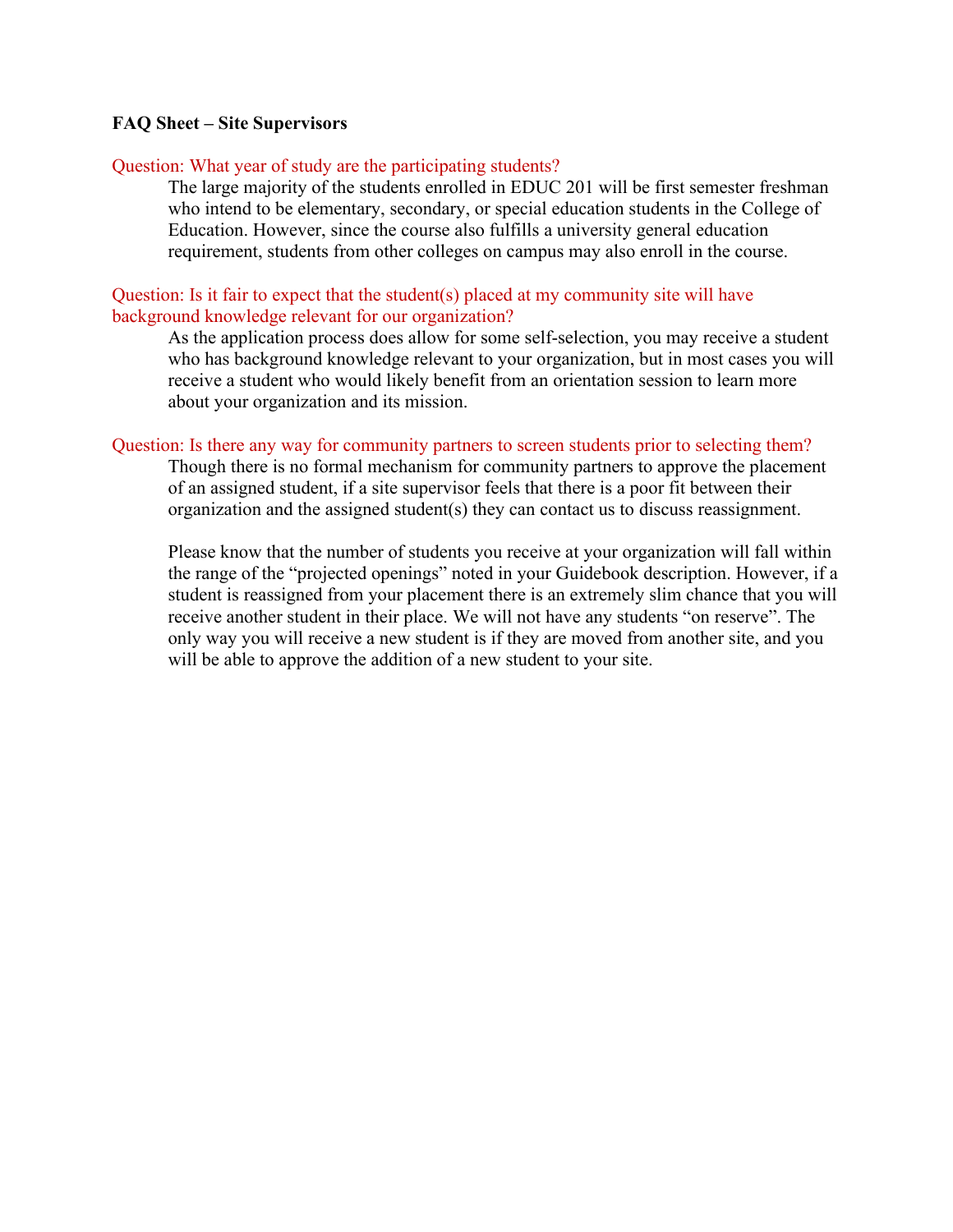#### Question: What does the application process look like?

EDUC 201 students will have access to the application during the second week of the semester. At that time they will complete the application's demographic information and begin reviewing materials regarding the course's community placements. Students will finalize their applications and submit them to School and Community Experiences for processing.

The application process includes: the students completing the actual application, SCE processing the applications, assigning students to a placement site, and disseminating formal letters to site supervisors and to students. There will be a one day lapse between the time when site supervisors' letters go out and when students' letters go out. The lapse in dissemination will give site supervisors time to ask questions about the students placed with them and/or request any alterations in placement. *Students' letters will let them know where they have been placed. The letter will also tell them that they should reach out to their site supervisor as soon as possible to introduce themself and inquire about any orientation or training sessions they will need to complete prior to volunteering with their assigned community organization.* 

# Question: When will students be available to begin volunteering with their assigned community organization?

Following the completion of the application process, students will begin volunteering in mid-September for the fall semester or mid-February for the spring semester. In between the conclusion of the application process and when they start volunteering students may be required to complete community organization orientation sessions. Or, there may be a few students switching sites.

#### Question: Are community organizations required to hold an orientation session?

No, community partners are not required to hold an orientation session. You may want to hold an orientation session, if you would like to introduce the students placed at your organization to your mission and/or to better acquaint them with the "community experience" they will complete.

#### Question: How many hours are students required to volunteer with our community organization?

The students are required to complete 20 hours, over the course of the semester, at their assigned community organization. These are 20 contact hours, transportation time is not included in these 20 hours. We will explain to students that they are completing 20 contact hours, and that transportation is not included in that time allotment.

To make sure that students are able to achieve 20 contact hours, we ask that all community organization site supervisors construct a "community experience" that requires 20 hours of volunteer time that takes place over the course of the semester.